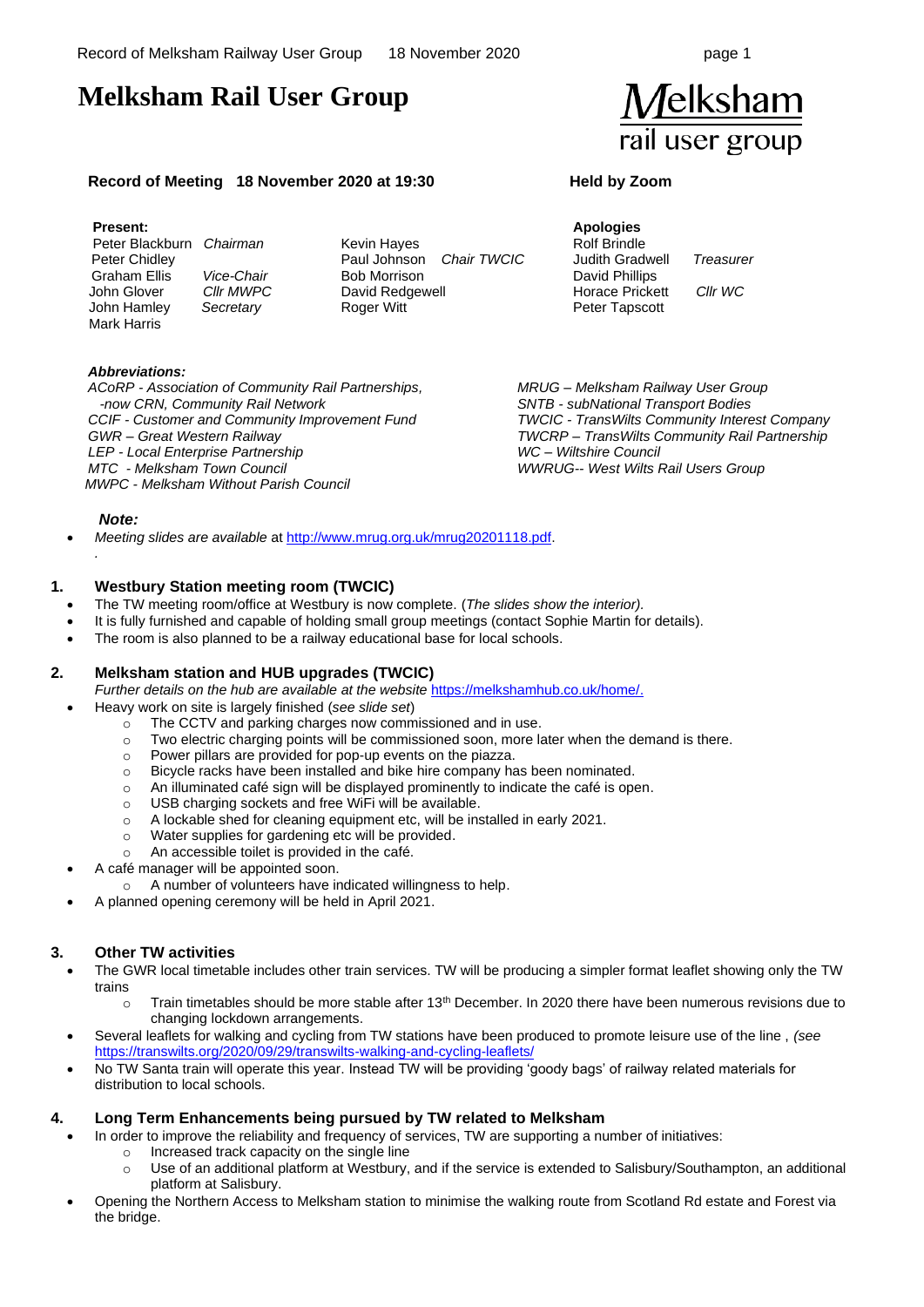#### **5. Service Issues**

- *See slides for statistics.*
- Trains services held up reasonably well during the lockdown (with a reduced timetabled service) until October. The monthly passenger numbers varied between 10% and 60% of the previous year's footfall.
- In October a serious cable fault resulted in several days with minimal service. More information to passengers would have been very useful both at this time and after the event.
- The TW line recovery from lockdown 1 has been stronger than on other GWR branches, and services have returned to near pre CV19 levels quicker than many others.
- Generally, it appears that local commuting routes, such as the TW route, are getting patronage back quicker than longer distance services.
- The 19:15 to Westbury and 20:20 to Swindon are reinstated in the 13<sup>th</sup> December timetable revision. The 19:15 fills the long gap after the 17:36 ex Swindon.
- From 13<sup>th</sup> December and for several months thereafter, the first Sunday service from Melksham is provided by a bus. MRUG will provide a volunteer to help passengers at the station.
- The next timetable revision in May 2021 is expected to be mino..
	- $\circ$  MRUG hope that an additional train to Swindon on Saturday evenings can be provided.
- Day trips to Weymouth on Sunday are still not practical.
- 2021 will be a year when the (hopefully) recovery from CV19 will define the new normal. Use of trains in 2021 could dictate timetables for 2022, so 'Use It or Lose It'.

# *6.* **Station Activity**

- Currently any volunteer work at the station by MRUG members would be limited to off-platform activities, as specified by GWR.
	- o Light gardening is allowed subject to some constraints
	- $\circ$  If MRUG wish to undertake other activities such as litter picking, a plan of work can be applied for from GWR. Sophie Martin of TW can coordinate this.
- Train usage information recorded by Graham Ellis and other MRUG members is still being collected. Any observations could usefully be sent to Graham Ellis.
- Given the ban on platform activities, litter bins have been seen to overflow, which gave rise to some concern
- Volunteer journey makers (to meet and greet passengers) have been scheduled at Swindon and Graham Ellis from MRUG undertakes this. A similar volunteer role would be useful at times at Melksham.
- Although the cause is not clear, significant numbers of cars are now parked during the day on the station approach rather than the car park.

# **7. Bus Issues**

- Since April all bus services in Melksham have been provided by Faresaver (except the town services by Frome Buses and the long-distance coach services by National Express.)
- Faresaver have built a new timetable (271, 272, 273) which replaces many of the previous services taken over the principal D3 route (which no longer operates. Faresaver are providing evening and Sunday services on the 273 route , previously Faresaver did not operate through Melksham in the evenings or Sundays.
- Although passenger numbers are significantly lower than pre CV19, timetables are now similar to pre CV19 levels (allowing for different routings with Faresaver)
- Bath bus services drop off passengers at the rail station stop before entering the bus station to minimise the interaction between alighting and entering passengers.
	- $\circ$  If there are mobility or other compelling reasons, the driver can allow travel into the bus station on request.
- Current bus services in our area are largely underwritten by the government until passenger numbers return to commercial levels.
	- o The same warning for trains applies to bus services 'Use It or Lose It'.

# **8. Melksham Bypass**

- A bypass for the A350 through Melksham has been funded and consultation has started on the route, for which 4 main options are being considered (each with a few variations)
- This inevitably has supporters and objectors. However, it seems inevitable that there will be improvements on the N-S corridors in this area. One option might be to resurrect the plans for an A46/A36 link from junction 18 of the M4.
- Whereas the bypass will provide considerable relief for local traffic in Melksham, it may create problems further south at Westbury where a bypass is not yet funded.
- Considerations of freight as well as passenger traffic needs to be emphasised.
- The need for a good corridor on the road from Chippenham southwards, should demonstrate that the rail solution also needs upgrading (e.g. double tracking or a dynamic loop).
- MRUG should provide input to the consultation.

# **9. Promotion**

- No MRUG Santa Special will be held this year. This is unfortunate but inevitable. A Santa run in 2021 will be pencilled in.
- A summer outing to Weston-Super-Mare might be viable, if the movement rules allow it then.
- Attendance at the fetes such as the River and Food festival, the Carnival, the Party in the Park etc will be considered if allowed.